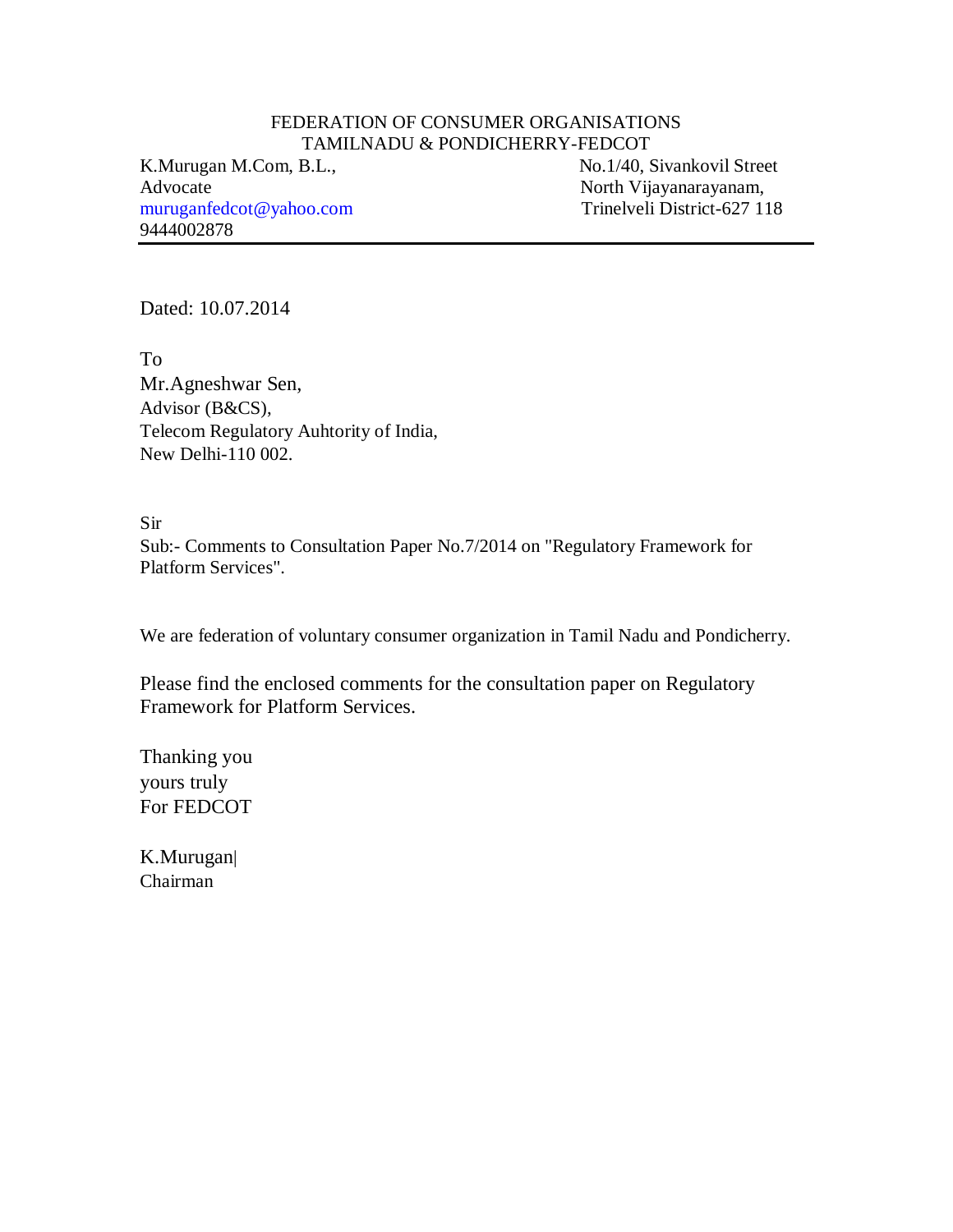# **FEDCOT'S COMMENTS**

# **1. Do you agree with the following definition for Platform Services (PS)?**

# **If not, please suggest an alternative definition:**

*The word " own subscriber" may not be necessary, when the geographical area is to be discussed in another query.*

*The definition is meant for DPOs acting as PS, but in practice we find lot of third parties running quality PS which are better than DPO run PS. So a mechanism to adopt and allow those third party PS should be incorporated in the definition itself.*

# **2. Kindly provide comments on the following aspects related to**

**programs to be permitted on PS channels:**

# **1. PS channels cannot transmit/ include**

# **2.1.1 Any news and/or current affairs programs,**

*Like satellite channels these Platform Services should also be allowed to transmit any NEWS and Current affairs programs, subject to the fulfillment of Advertisement Code and Programme Code as contemplated in the Cable Act.*

# **2.1.2 Coverage of political events of any nature,**

*The Purpose of media is to disseminate the message to the end consumers. The Platform services should be allowed to carry the Political events of any nature.*

**2.1.3 Any program that is/ has been transmitted by any Doordarshan channels or TV channels permitted under uplinking/ downlinking guidelines, including serials and reality shows,**

**2.1.4 International, National and State level sport events/ Tournament/ games like IPL, Ranji trophy, etc.**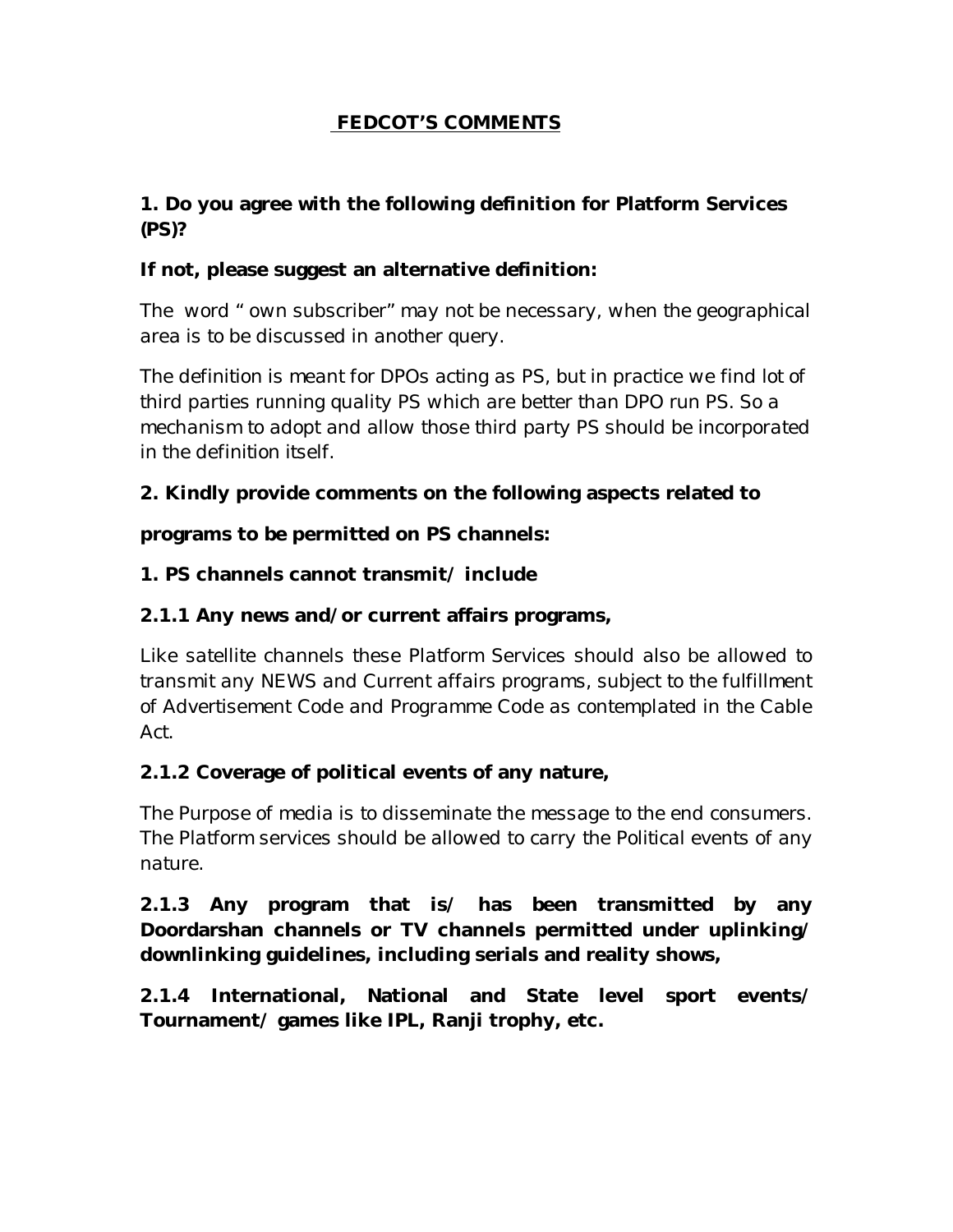*Ans for 2.1.3 and 2.1.4: When the provisions of copy right is in subsistence, this may not be necessary and the PS can transmit the programs.*

## **2. PS channels can transmit/ include**

## **2.2.1 Movie/ Video on demand**

*Accepted*

### **2.2.2 Interactive games,**

*Accepted*

**2.2.3 Coverage of local cultural events and festivals, traffic, weather, educational/ academic programs (such as coaching classes), information regarding examinations, results, admissions, career counseling, availability of employment opportunities, job placement.**

### *Accepted*

**2.2.4 Public announcements pertaining to civic amenities like electricity, water supply, natural calamities, health alerts etc. as provided by the local administration.**

### *Accepted*

**2.2.5 Information pertaining to sporting events excluding live coverage.**

### *Accepted*

**2.2.6 Live coverage of sporting events of local nature i.e. sport events played by district level (or below) teams and where no broadcasting rights are required.**

#### *Accepted*

**3. What should be periodicity of review to ensure that the PS is not trespassing into the domain of regular TV broadcasters?**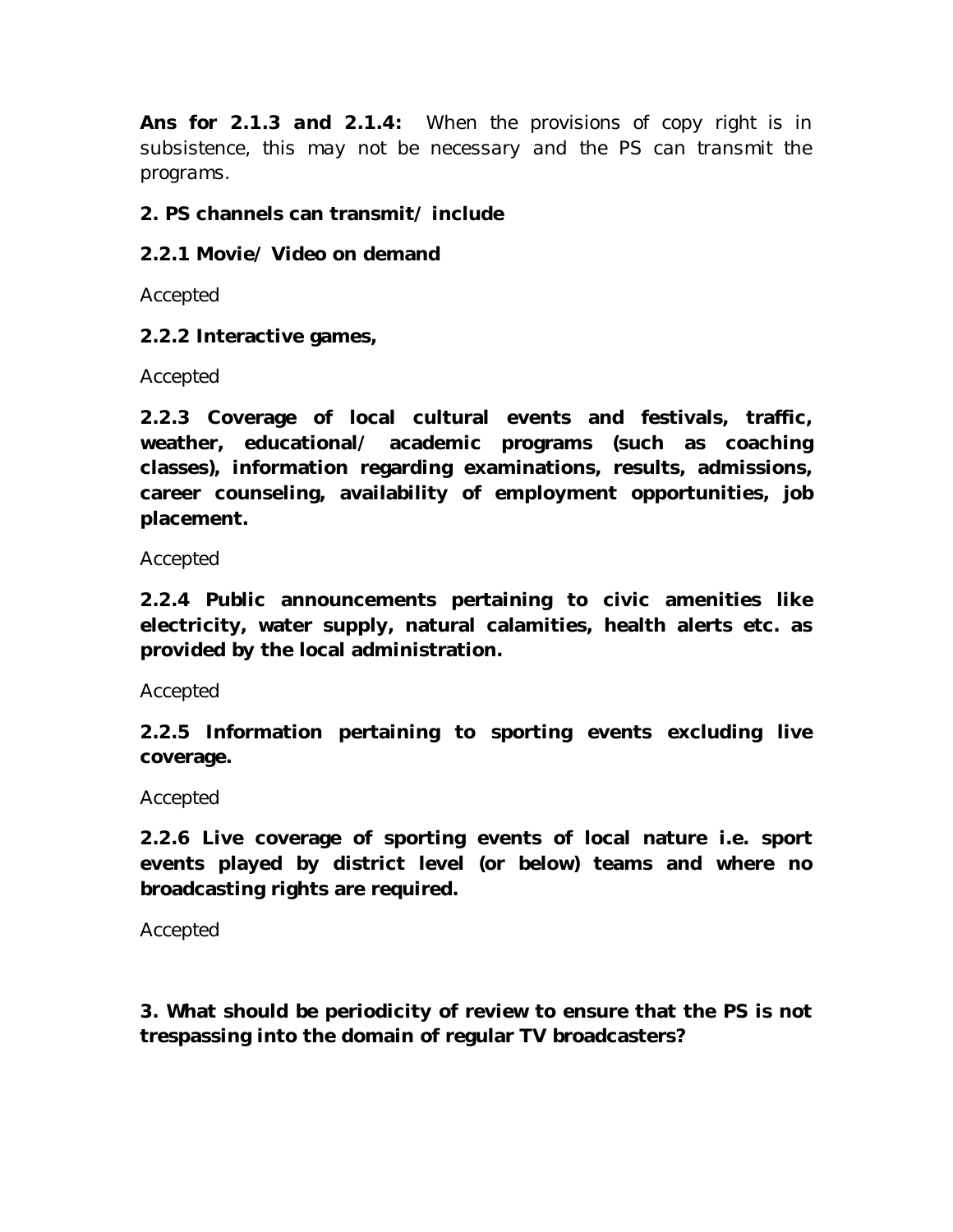*This review is not going to help neither the PS nor the DPO. It is in turn will overload the work of the Authority. Therefore, it may be left to the party concern to adjudicate before concern forum.*

# **4. Should it be mandatory for all DPOs to be registered as Companies under the Companies Act to be allowed to operate PS? If not, how to ensure uniform legal status for all DPOs?**

Whether it is LCO or MSO in DAS as the case may be, they are already registered with the Authorities as LCO or MSO. Therefore further Registration under Companies Act, may not be necessary. However, to bring uniformity among DPOs some directions, guidelines may be prescribed.

# **5. Views, if any, on FDI limits?**

FDI should not be allowed.

# **6. Should there be any minimum net-worth requirement for offering PS channels? If yes, then what should it be?**

*Minimum networth may not be necessary for running a PS Channel..*

**7. Do you agree that PS channels should also be subjected to same security clearances/ conditions, as applicable for private satellite TV channels?**

# *Not agreed*

**8. For the PS channels to be registered with MIB through an online process, what should be the period of validity of registration and annual fee per channel?**

*Any attempt of bringing hard rules in running a PS, would ultimately be a unwanted expenses for the consumer. Therefore, this registration and annual fee should be very nominal.*

# **9. What is your proposal for renewal of permission?**

*Should be automatically on request.*

**10. Should there be any limits in terms of geographical area for PS channels? If yes what should be these limits.**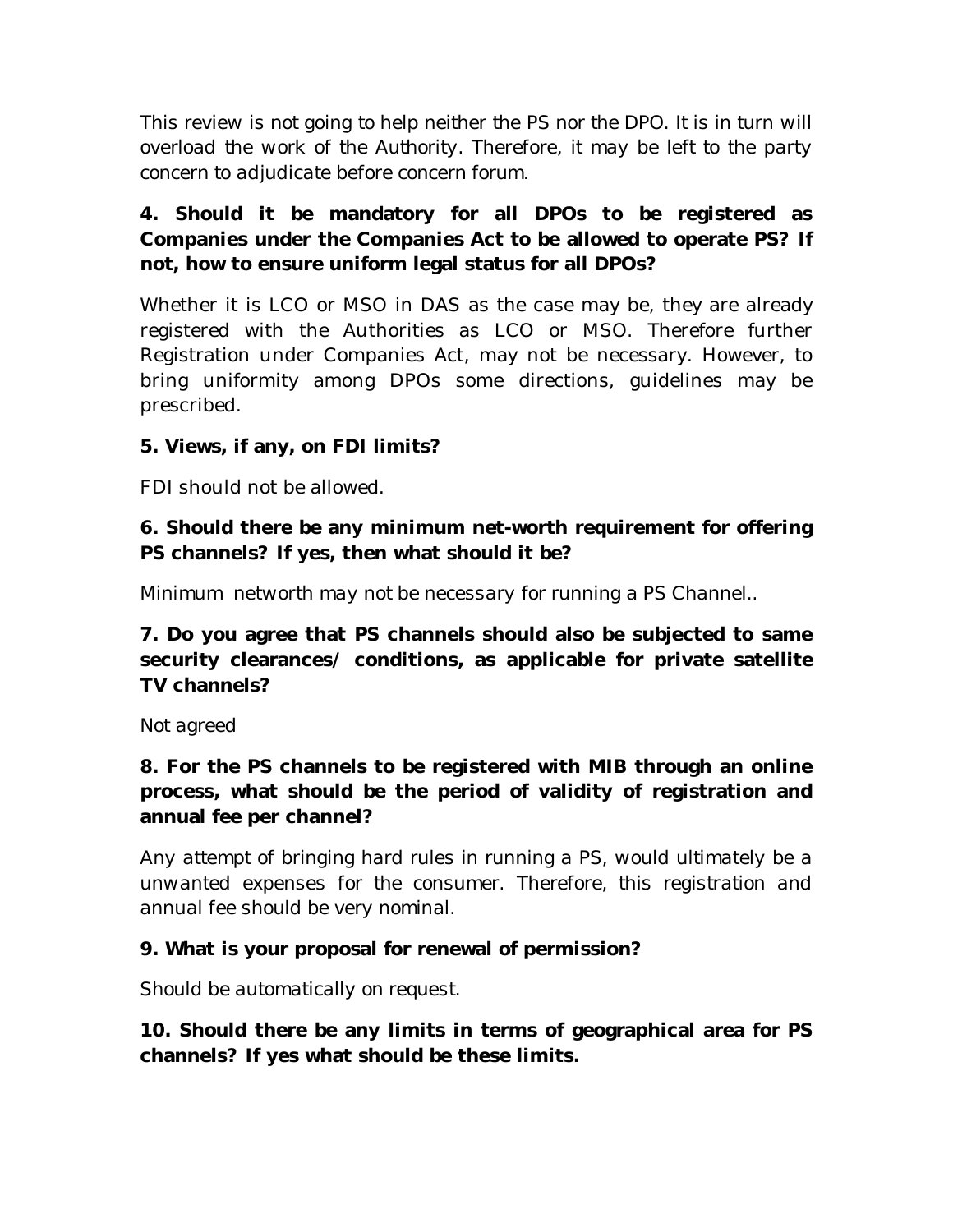*As per the mechanism, the MSO/LCO can transmit the PS only to their own customer, therefore specifying geographical area may not be relevant.*

# **11. Should there be a limit on the number of PS channels which can be operated by a DPO? If yes, then what should be the limit?**

*No limitation may be imposed. It may be left to PS to decide.*

**12. Do you have any comments on the following obligations/ restrictions on DPOs:**

**12.1. Non-transferability of registration for PS without prior approval of MIB;**

### *No comments*

**12.2. Prohibition from interconnecting with other distribution networks for re-transmission of PS i.e. cannot share or allow the retransmission of the PS channel to another DPO; and**

*No comments*

# **12.3. Compliance with the Programme & Advertisement Code and TRAI's Regulations pertaining to QoS and complaint redressal.**

*Inspite of stringent laws and regulations, the TV channels are not following the programme code and Advertisement code. Therefore, some stringent provisions has to be in built to ensure, that in PS in the interest of end consumers.*

# **13. What other obligations/ restrictions need to be imposed on DPOs for offering PS?**

*The DPOs should not be allowed to change and shift the PS according to their whims and fancies without prior notice to the consumers.*

**14. Should DPO be permitted to re-transmit already permitted and operational FM radio channels under suitable arrangement with FM operator? If yes, then should there be any restrictions including on the number of FM radio channels that may be re-transmitted by a DPO?**

### *No comments*

**15. Please suggest the mechanism for monitoring of PS channel.**